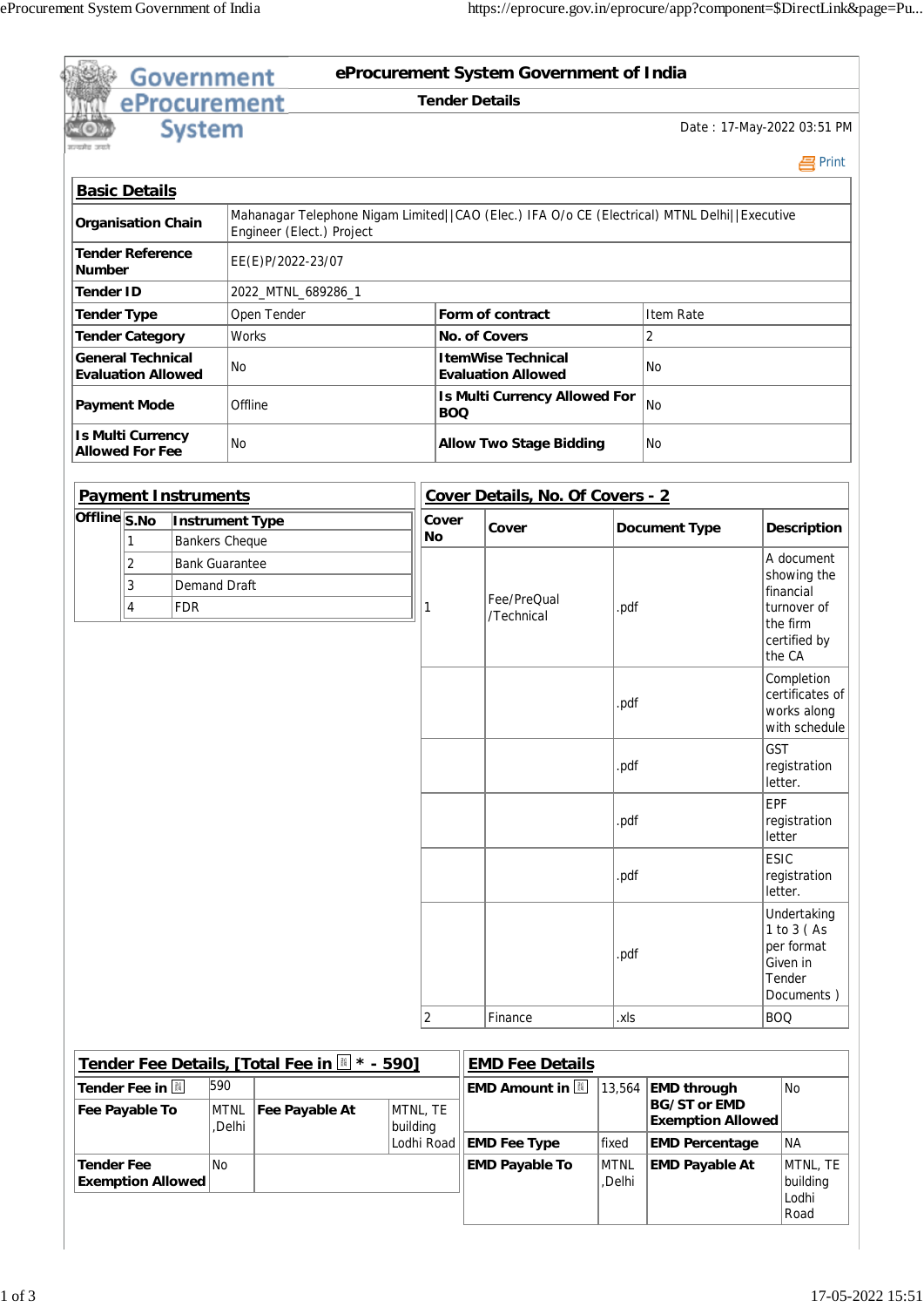Click to view modification history

|                                                     |   |            |                            |               |                                |                      |           |                        |                                  |                                     |           |                         | <b>UILA IU VIEW HIUUIHLAHUH HISTUI Y</b>                                                                        |
|-----------------------------------------------------|---|------------|----------------------------|---------------|--------------------------------|----------------------|-----------|------------------------|----------------------------------|-------------------------------------|-----------|-------------------------|-----------------------------------------------------------------------------------------------------------------|
| Work /Item(s)                                       |   |            |                            |               |                                |                      |           |                        |                                  |                                     |           |                         |                                                                                                                 |
| <b>Title</b>                                        |   |            |                            |               | EE(E)Project MTNL, New Delhi.  |                      |           |                        |                                  |                                     |           |                         | Provision of refilling of different types of fire extinguisher cylinders and wet riser fire fighting work under |
| <b>Work Description</b>                             |   |            |                            |               | EE(E)Project MTNL, New Delhi.  |                      |           |                        |                                  |                                     |           |                         | Provision of refilling of different types of fire extinguisher cylinders and wet riser fire fighting work under |
| <b>Pre Qualification</b><br><b>Details</b>          |   |            |                            |               | Please refer Tender documents. |                      |           |                        |                                  |                                     |           |                         |                                                                                                                 |
| <b>Independent External</b><br>Monitor/Remarks      |   |            | NA                         |               |                                |                      |           |                        |                                  |                                     |           |                         |                                                                                                                 |
| <b>Show Tender Value in</b><br><b>Public Domain</b> |   |            | Yes                        |               |                                |                      |           |                        |                                  |                                     |           |                         |                                                                                                                 |
| Tender Value in <b>N</b>                            |   |            |                            |               | 6,78,175 Product Category      |                      |           | Electrical<br>Works    | Sub category                     |                                     | <b>NA</b> |                         |                                                                                                                 |
| <b>Contract Type</b>                                |   |            | Tender                     |               | <b>Bid Validity (Days)</b>     |                      | 90        |                        |                                  | <b>Period Of Work(Days)</b>         | 15        |                         |                                                                                                                 |
| Location                                            |   |            | <b>NEW</b><br>DELHI        |               | <b>Pincode</b>                 |                      |           | 110003                 |                                  | <b>Pre Bid Meeting Place</b>        | <b>NA</b> |                         |                                                                                                                 |
| <b>Pre Bid Meeting</b><br><b>Address</b>            |   |            | ΝA                         |               | Pre Bid Meeting Date           |                      | <b>NA</b> |                        | <b>Bid Opening Place</b>         |                                     |           |                         | TE Building Lodhi Road CGO<br>COMPLEX Delhi 110003                                                              |
| <b>Should Allow NDA</b><br><b>Tender</b>            |   |            | No                         | <b>Bidder</b> | <b>Allow Preferential</b>      |                      | No        |                        |                                  |                                     |           |                         |                                                                                                                 |
| <b>Critical Dates</b>                               |   |            |                            |               |                                |                      |           |                        |                                  |                                     |           |                         |                                                                                                                 |
|                                                     |   |            |                            |               |                                |                      |           |                        |                                  |                                     |           |                         |                                                                                                                 |
| <b>Publish Date</b>                                 |   |            |                            |               | 17-May-2022 04:15 PM           |                      |           |                        | <b>Bid Opening Date</b>          |                                     |           |                         | 28-May-2022 03:00 PM                                                                                            |
| Document Download / Sale Start<br>Date              |   |            |                            |               | 17-May-2022 04:15 PM           |                      |           | Date                   |                                  | Document Download / Sale End        |           |                         | 27-May-2022 03:00 PM                                                                                            |
| <b>Clarification Start Date</b>                     |   |            |                            |               | ΝA                             |                      |           |                        | <b>Clarification End Date</b>    |                                     |           | <b>NA</b>               |                                                                                                                 |
| <b>Bid Submission Start Date</b>                    |   |            |                            |               | 17-May-2022 04:15 PM           |                      |           |                        | <b>Bid Submission End Date</b>   |                                     |           |                         | 27-May-2022 03:00 PM                                                                                            |
|                                                     |   |            |                            |               |                                |                      |           |                        |                                  |                                     |           |                         |                                                                                                                 |
| <b>Tender Documents</b>                             |   |            |                            |               |                                |                      |           |                        |                                  |                                     |           |                         |                                                                                                                 |
| NIT                                                 |   |            |                            |               |                                |                      |           |                        |                                  |                                     |           |                         | <b>Document</b>                                                                                                 |
| <b>Document</b>                                     |   |            | S.No Document Name         |               |                                |                      |           | <b>Description</b>     |                                  |                                     |           |                         | Size (in KB)                                                                                                    |
|                                                     |   |            | Tendernotice_1.pdf         |               |                                |                      |           | <b>NIT DETAILS</b>     |                                  |                                     |           |                         | 104.60                                                                                                          |
|                                                     |   |            |                            |               |                                |                      |           |                        |                                  |                                     |           |                         |                                                                                                                 |
| Work Item<br><b>Documents</b>                       |   |            | S.No Document Type         |               |                                | <b>Document Name</b> |           |                        |                                  | <b>Description</b>                  |           |                         | <b>Document</b><br>Size (in KB)                                                                                 |
|                                                     |   | <b>BOQ</b> |                            |               |                                | BOQ_725325.xls       |           |                        |                                  | <b>BOQ</b>                          |           |                         | 293.50                                                                                                          |
|                                                     | 2 |            | <b>Tender Documents</b>    |               |                                | Tender07.pdf         |           |                        |                                  | Tender Documents                    |           |                         | 451.52                                                                                                          |
|                                                     |   |            |                            |               |                                |                      |           |                        |                                  |                                     |           |                         |                                                                                                                 |
| <b>Bid Openers List</b>                             |   |            |                            |               |                                |                      |           |                        |                                  |                                     |           |                         |                                                                                                                 |
| S.No                                                |   |            | <b>Bid Opener Login Id</b> |               |                                |                      |           | <b>Bid Opener Name</b> |                                  |                                     |           | <b>Certificate Name</b> |                                                                                                                 |
| 1.                                                  |   |            | vipin.dhulwal@gmail.com    |               |                                |                      |           | Vipin Dhulwal          |                                  |                                     |           | VIPIN DHULWAL           |                                                                                                                 |
| $\overline{2}$ .                                    |   |            | manojkumarc755@gmail.com   |               |                                |                      |           |                        | Manoj Kumar Chaudhary            |                                     |           |                         | MANOJ KUMAR CHAUDHARY                                                                                           |
| $\overline{3}$ .                                    |   |            | sds9105@gmail.com          |               |                                |                      |           | SOMDUTT SHARMA         |                                  |                                     |           |                         | <b>SOM DUTT SHARMA</b>                                                                                          |
| <b>Tender Properties</b>                            |   |            |                            |               |                                |                      |           |                        |                                  |                                     |           |                         |                                                                                                                 |
| <b>Auto Tendering</b><br><b>Process allowed</b>     |   |            | No                         |               |                                |                      |           |                        | <b>Show Technical bid status</b> |                                     |           | Yes                     |                                                                                                                 |
| <b>Show Finance bid</b><br>status                   |   |            | Yes                        |               |                                |                      |           |                        | <b>Show Bids Details</b>         |                                     |           | Yes                     |                                                                                                                 |
| BoQ Comparative Chart<br>model                      |   |            | Normal                     |               |                                |                      |           |                        |                                  | BoQ Compartive chart decimal places |           | 2                       |                                                                                                                 |
| <b>BoQ Comparative Chart</b>                        |   |            |                            |               |                                |                      |           |                        | Form Based BoQ                   |                                     |           | No                      |                                                                                                                 |

Rank Type